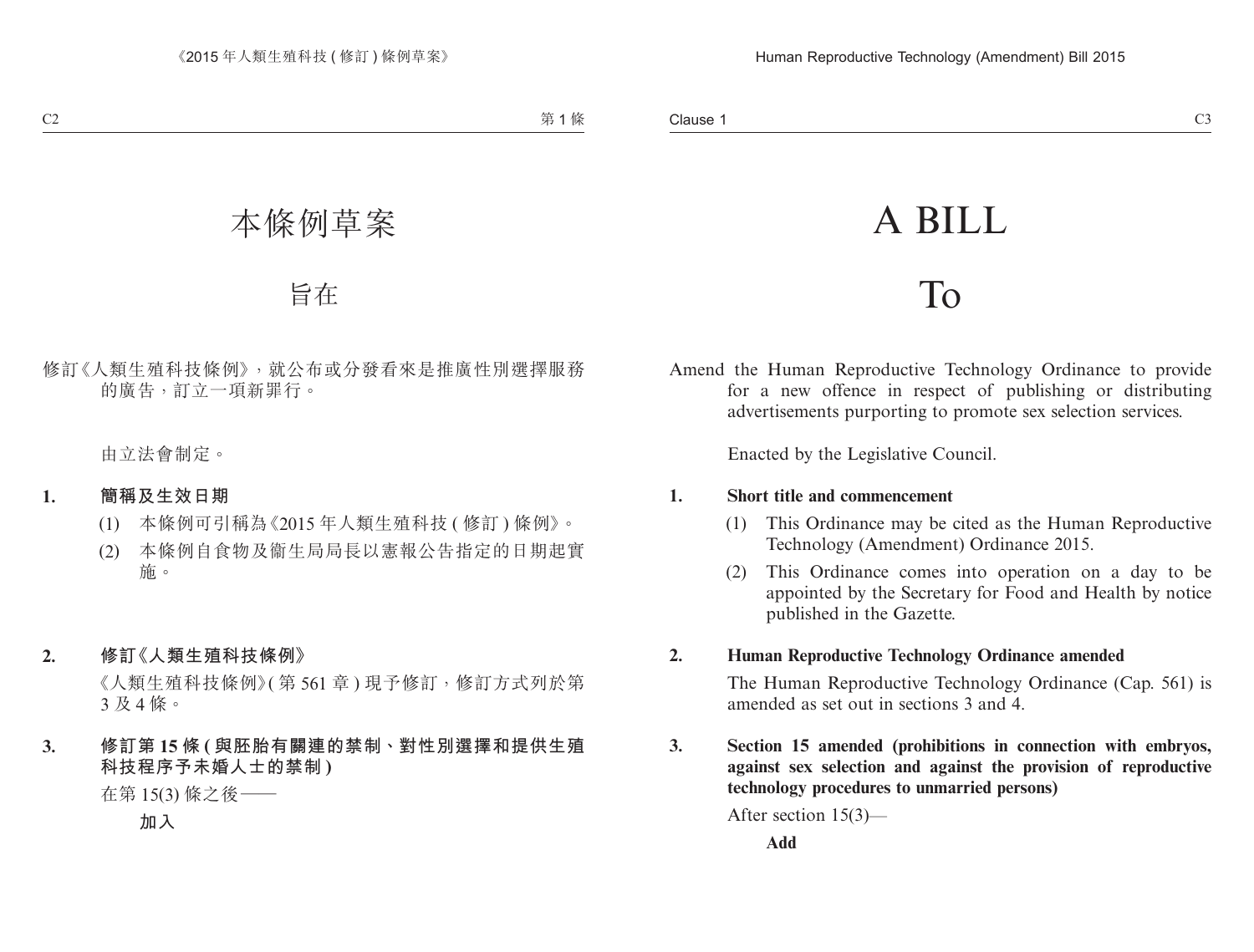Clause 4

- "(3A) A person must not cause to be published or distributed, or knowingly publish or distribute, an advertisement purporting to promote sex selection services, whether or not the services are provided in Hong Kong.
	- (3B) In subsection (3A)
		- *sex selection services* (性別選擇服務) means services provided for selecting the sex of an embryo by means of a reproductive technology procedure, whether directly or indirectly (including by the implantation of an embryo of a particular sex in the body of a woman).".
- **4. Section 39 amended (offences)**

Section 39(1), after "(3)"—

**Add** ",  $(3A)$ ".